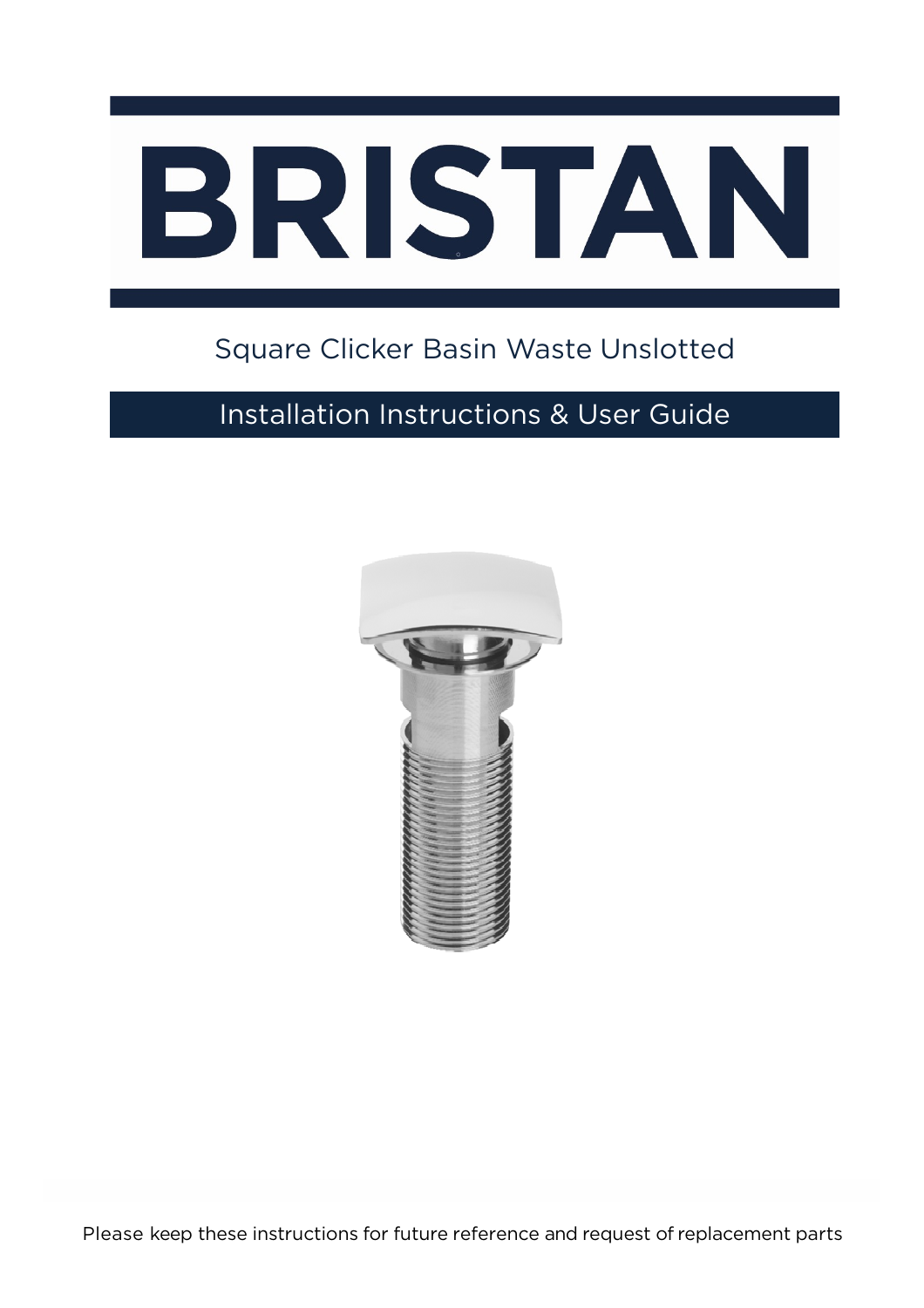

| Contents                  | Page |
|---------------------------|------|
| 1. Introduction           | O1   |
| 2. Safety Note            | O1   |
| 3. Specification          | O1   |
| 4 Installations           |      |
| Clicker waste (slotted)   | 02   |
| Clicker waste (unslotted) | O3   |
| 5. Bristan Guarantee      |      |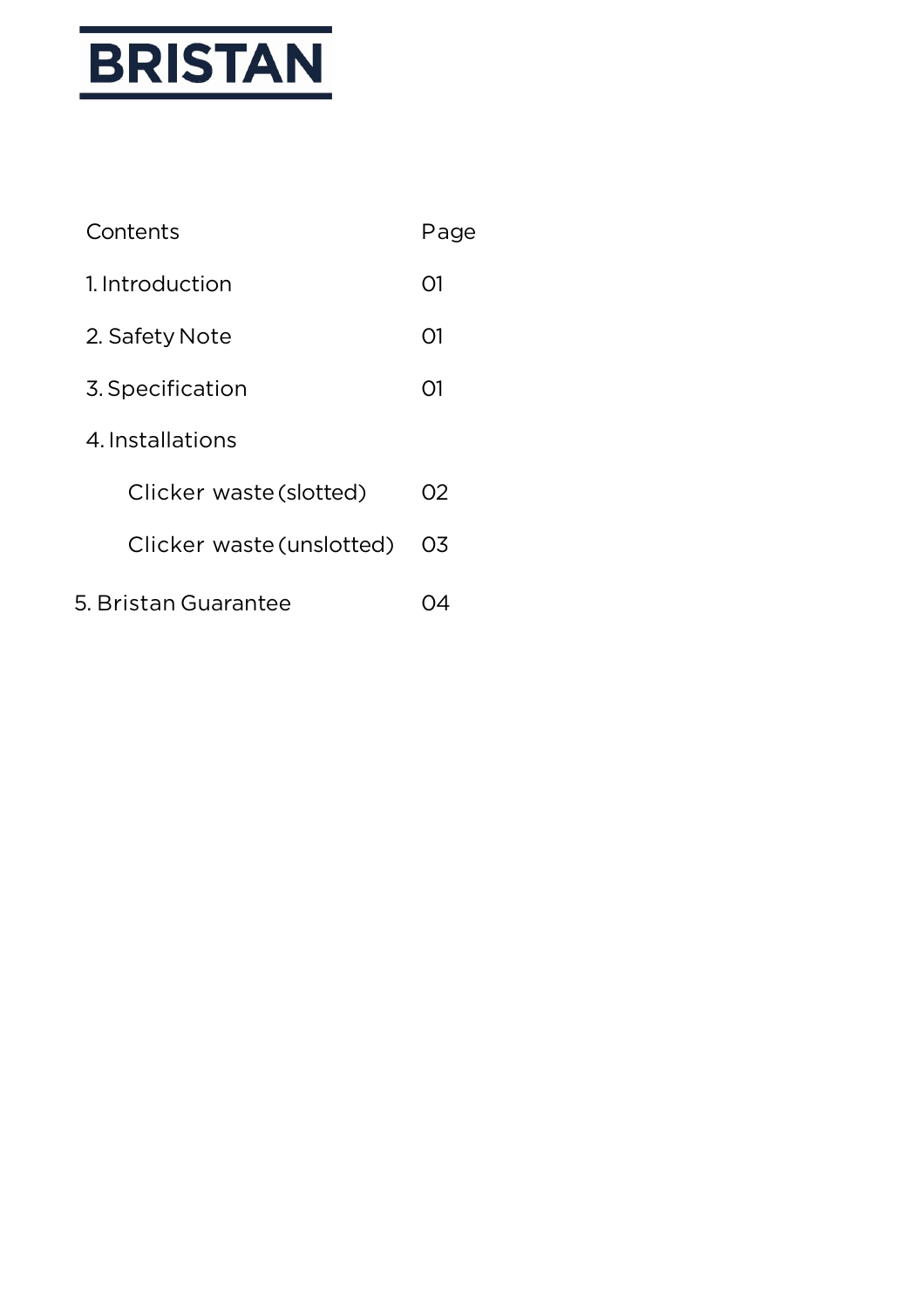

#### 1. Introduction

Thank you for choosing Bristan, the UK's leading taps and showers expert. We have designed this product with your enjoyment in mind. To ensure that it works to its full potential, it needs to be fitted correctly. These fitting instructions have been created to give you all of the information you need and, if you need any further help, please do not hesitate to give us a call on 0844 701 6273.

### 2. Safety Note

Please read these instruction thoroughly and retain for future use. All products manufactured and supplied by Bristan are safe provided they are installed correctly, used correctly add receive regular maintenance in accordance with these instructions.

### 3. Specification

Designed to comply with BS EN 274-1:2002 Waste fittings for sanitary appliances.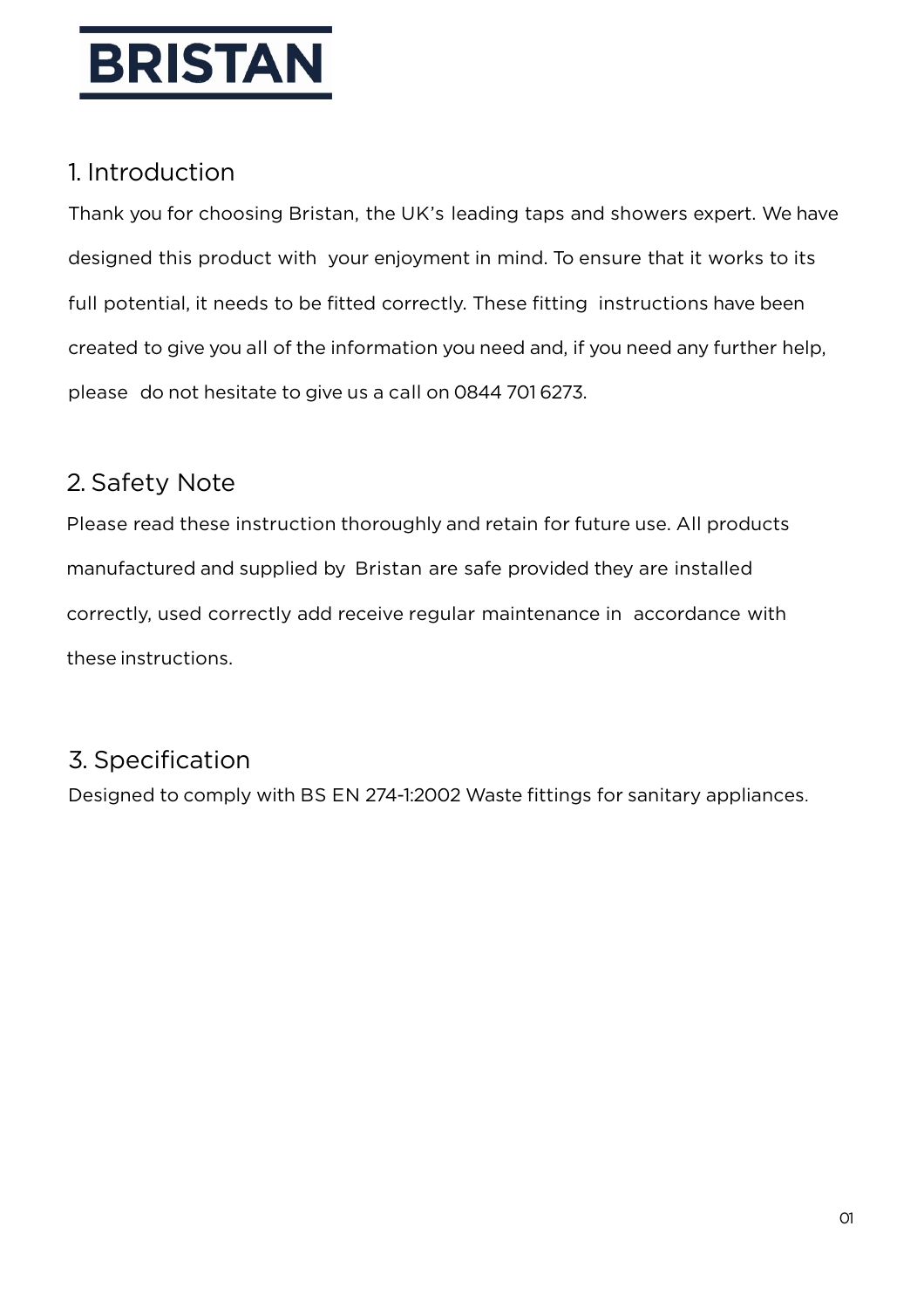

- 4. installation W BASIN06 C(slotted)
- 1. Identify all components are present prior to instillation.
- 2.Unscrew the backnut (4) and remove one of the rubber washers (3). Fit the waste body from above the basin with the first washer. Locate the bottom of the waste.
- 3.Secure the waste with backnut (4) and second washer (3). Use a pure silicon sealant where necessary.
- 4.In order to fill the basin, the 'clicker' mechanism (1) of the waste needs to be pressed down. To release water, press button again.
- 5.Check all joints and connections for leaks.



#### Parts contents list

- 1. Clicker mechanism x1
- 2. Waste body/ flange x1
- 3.Washers x2
- 4.Backnut x1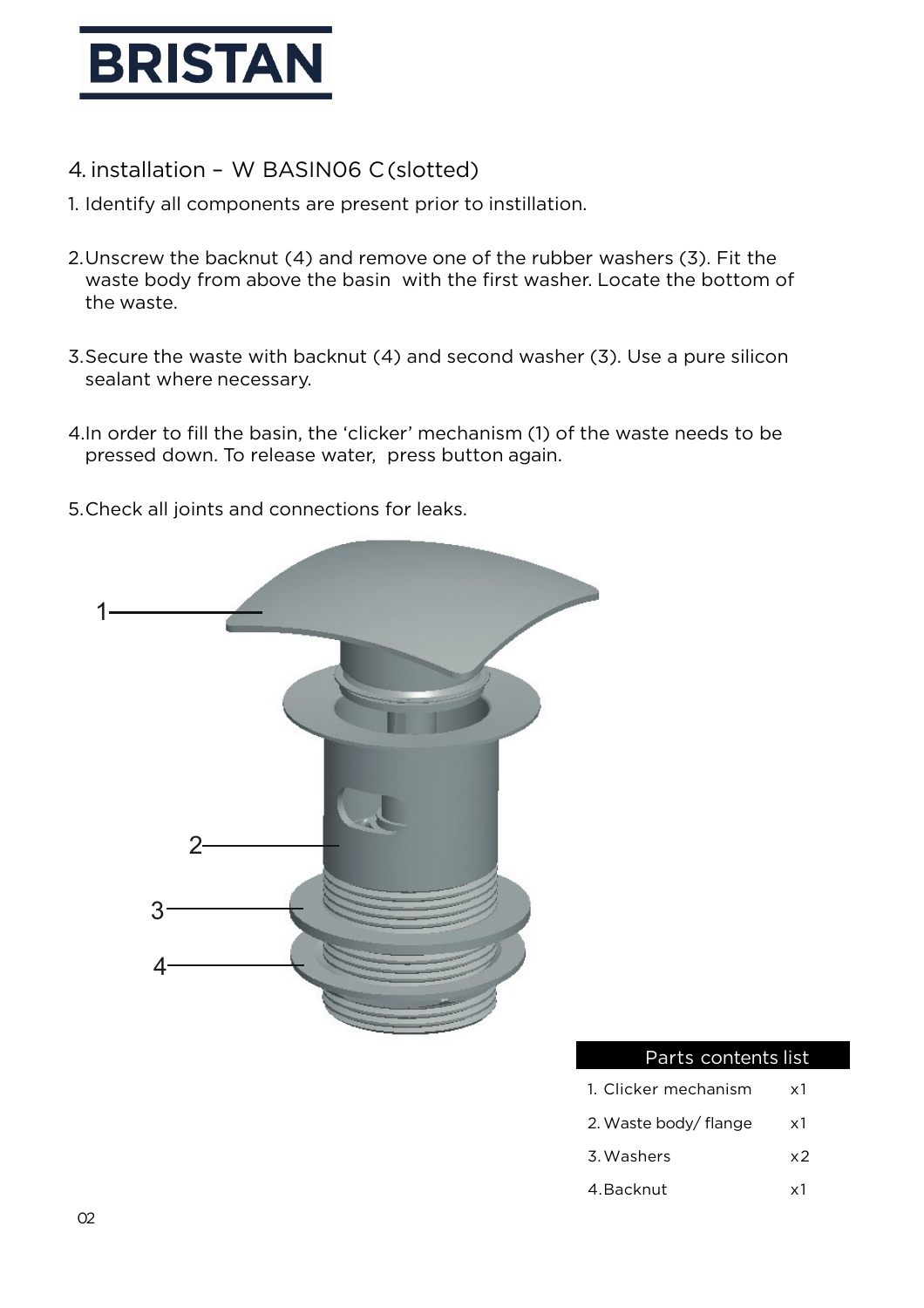

#### installation continued – W BASIN07 C(unslotted)

- 1. Identify all components are present prior to instillation.
- 2.Unscrew the backnut (4) and remove one of the rubber washers (3). Fit the waste body from above the basin with the first washer. Locate the bottom of the waste.
- 3.Secure waste with backnut (4) and second washer (3). Use a pure silicon sealant where necessary.
- 4.In order to fill the basin, the 'clicker' mechanism (1) of the waste needs to be pressed down. To release water, press button again.
- 5.Check all joints and connections for leaks.



| Parts contents list   |            |
|-----------------------|------------|
|                       |            |
| 1. Clicker mechanism  | x1         |
| 2. Waste body/ flange | x1         |
| 3. Washers            | x2         |
| 4. Backnut            | $\times 1$ |
|                       |            |